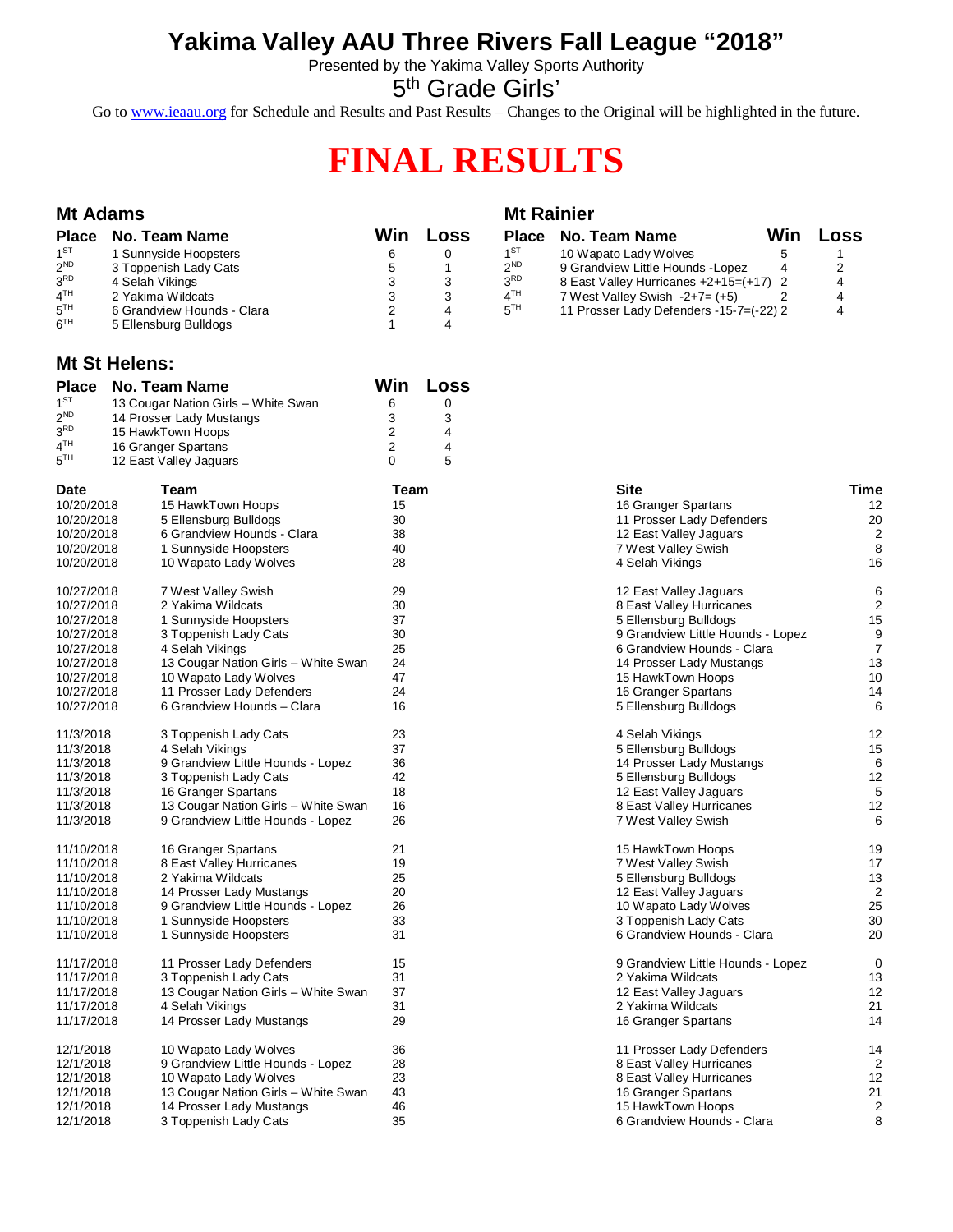## **Yakima Valley AAU Three Rivers Fall League "2018"**

Presented by the Yakima Valley Sports Authority 5<sup>th</sup> Grade Girls'

Page 2

| 12/8/2018<br>7 West Valley Swish<br>26                 | 11 Prosser Lady Defenders  | 19 |
|--------------------------------------------------------|----------------------------|----|
| 12/8/2018<br>1 Sunnyside Hoopsters                     | 2 Yakima Wildcats          | 30 |
| 12/8/2018<br>13 Cougar Nation Girls - White Swan<br>26 | 14 Prosser Lady Mustangs   | 18 |
| 12/8/2018<br>10 Wapato Lady Wolves<br>25               | 7 West Valley Swish        |    |
| 12/8/2018<br>15 HawkTown Hoops                         | 12 East Valley Jaguars     |    |
| 12/8/2018<br>2 Yakima Wildcats<br>24                   | 6 Grandview Hounds - Clara | 13 |
| 12/8/2018<br>1 Sunnyside Hoopsters<br>30               | 4 Selah Vikings            | 22 |
| 12/8/2018<br>8 East Valley Hurricanes                  | 11 Prosser Lady Defenders  | 4  |
| 12/8/2018<br>13 Cougar Nation Girls - White Swan<br>32 | 15 Hawk Town Hoops         |    |

| 1 Prosser Lady Defenders   |
|----------------------------|
| : Yakima Wildcats          |
| 4 Prosser Lady Mustangs    |
| ' West Valley Swish        |
| 2 East Valley Jaguars      |
| i Grandview Hounds - Clara |
| l Selah Vikings            |
| 1 Prosser Lady Defenders   |
| 5 Hawk Town Hoops          |

## **Mt Adams Division**

**Championship Team Sunnyside Hoopsters Coach: Rick Maldonado Players: Lili Briones, Anahi Camacho, Kaitlyn Desmarais, Ava Garcia, Madelyn Humpherys, Baylee Maldonado, Lacey Souza, Arianna Martin, Arabella Taylor**

**2 nd Place Team Toppenish Lady Cats Coach: Richard Baker Players: Samiah Baker, Belen Jimenez, Alina Cuevas, Jadalyn Ramirez, Alana Zavala, Bella Villarruel, Aleena Gonzalez, Ayana Sampson, Johana Bravo, Julia George, Kyra Hurley, Tejawny Kreis-Huereca**

**3 rd Place Team Selah Vikings Coach: David Gibb Players: Mallory Keller, Madilyn Shipley, Makenna Heinle, Charlene Schutz, Cianna Gibb, Ella Buehler, Anneka Halverson, Avery Brewer**

**4 th Place Team Yakima Wildcats Coach: Mark Strong Players: Kathryn Strong, Haley Naranjo, Paige Gasselling, Jalitza Beltran, Riley Durham, Vickers Emmersen, Madelyn Humpherys, Alizah Gutierrez, Isabel Rosas**

**5 th Place Team Grandview Hounds Coach: Erubiel Clara Players: Angel Torres, Olivia Clara, Bree Valenzuela, Inez Godinez, Brindi Corona, Layla Rodriguez, Aileen Ledesma, Izabela Garza, Evelyn Ochoa**

**6 th Place Team Ellensburg Bulldogs Coach: Robert Moffat Players: Molly Moffat, Cynthia Nemrow, Keely Thayer, Bella Standish, Samantha Wright, Jordan Paine, Emerson Morrill, Ellie Markus, Kenzi Tate**

**Mt Rainier Division Championship Team Wapato Lady Wolves Coach: Vanessa Jackson Players: Alani Tahsequah, Jaelynn Garcia, Mariah Foss, Mia Ayon, Kaelee Haber, Kailee Davis, Karoline Billy, Erilynn Greybull, Lianna Arizpe, Madeleine "Coco" Ashby**